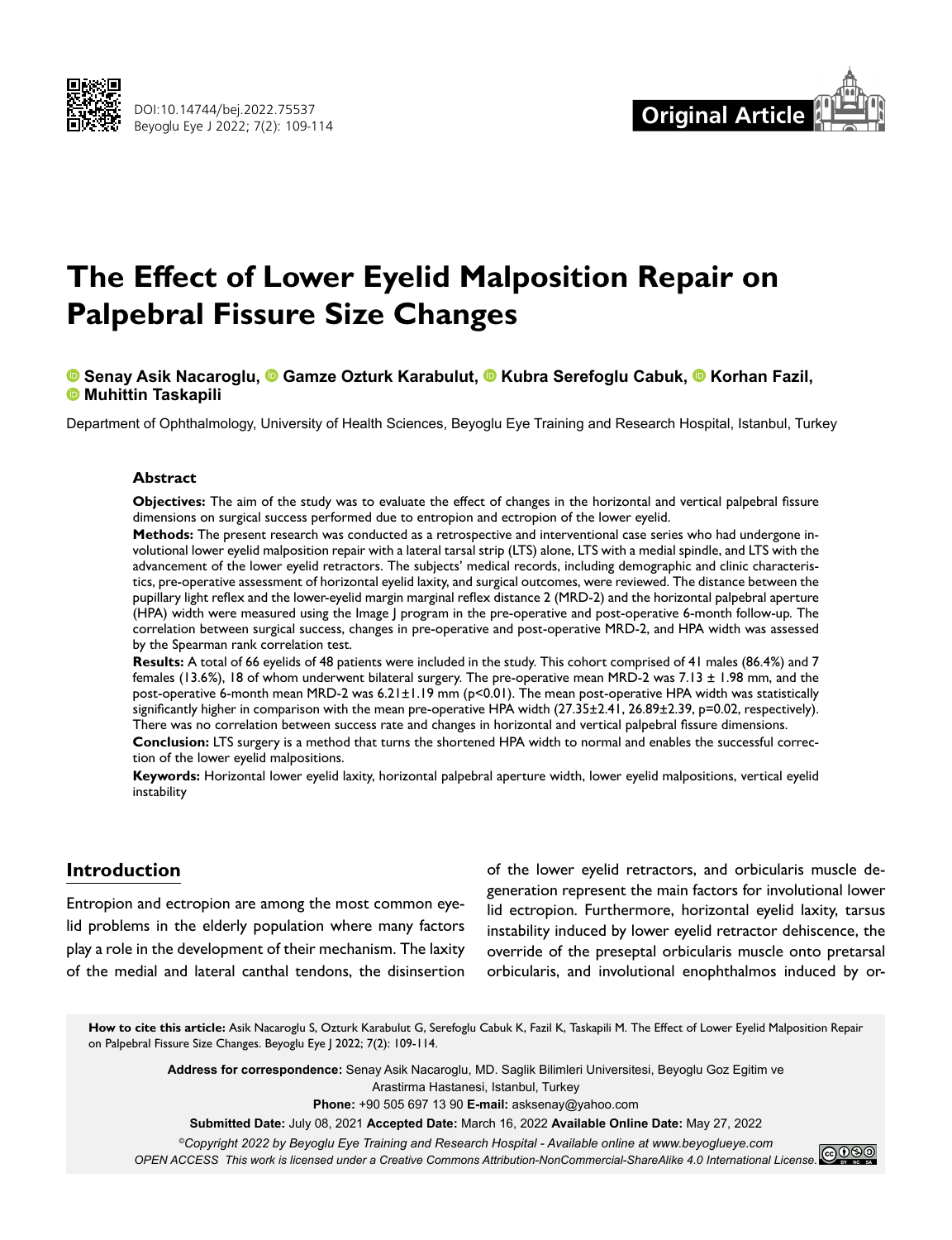bital soft-tissue atrophy are notable changes in involutional lower lid entropion (1-4). Among multiple predisposing factors, horizontal eyelid laxity is the common factor which plays a role in both entropion and ectropion and may occur due to many reasons. A number of researchers have suggested that aging leads to a lateral canthal ligament elongation, the downward displacement of the lateral canthus, and of the eyeball proper. Accordingly, aging has been found to cause gradual shortening of the horizontal palpebral aperture (HPA) of approximately 2.5 mm (5,6).

Since lateral canthal tendon laxity represents the main issue in a significant part of lax eyelids, the lateral tarsal strip (LTS), which is an operation to tighten the lateral canthal tendon, is a widely used method to correct involutional entropion and ectropion (7). LTS can be applied alone or in combination with a medial spindle for punctal ectropion and advancement of the lower eyelid retractors for vertical eyelid instability causing entropion. In all these surgeries, it is aimed to increase lower eyelid stability, to normalize the relationship of the lower eyelid with the globe, and to prevent the inward or outward rotation of the eyelid. The purpose of this study was to evaluate the effect of changes in the horizontal and vertical palpebral fissure dimensions on surgical success performed for entropion and ectropion of the lower eyelid.

## **Methods**

The present research was carried out as a retrospective and interventional consecutive case series including 72 eyelids of 54 subjects who had undergone age-related lower eyelid malposition repair with LTS alone, LTS with a medial spindle, and LTS with an advancement of the lower eyelid retractors. Ethical approval was waived by the Local Ethics Committee of Okmeydanı Training and Research Hospital Ethics in view of the retrospective nature of the study and all the procedures being performed were part of the routine care. The research was conducted within the scope of the principles of the Declaration of Helsinki. The medical records of all subjects who were treated and followed up for at least 6 months at the Ophthalmic Plastic and Reconstructive Surgery Department of the authors' hospital between May 2018 and December 2019 were reviewed retrospectively. The patients who have lower eyelid malposition due to a cicatricial, paralytic, mechanic, and congenital problems, and who have a history of any kind of lower eyelid surgery were excluded from the study. Anterior, medial, and lateral distraction tests and also the snapback test were conducted to assess the horizontal lower eyelid laxity. In the distraction test, the lower eyelid is pulled away from the globe, and the measurement of the distance between the globe and the lower eyelid is measured in millimeters. Eyelid distraction above 8

mm is considered abnormal. In the snapback test, the lower eyelid is pulled down, and it is monitored at what time the eyelid returns to the initial position after the release. In case of a delay of the snapback or requiring a blink for resetting the lower eyelid, there is considerable lower eyelid laxity. The severity of the disease was defined as the fourth grade in terms of the laxity. Grade 0, no lid margin eversion and no detectable deformity; Grade I, a minimal scleral show without of the loss of lower eyelid tarsal ligamentous tone; Grade II, mild lower eyelid laxity; Grade III, moderate lower lid laxity; and Grade IV, frank entropion or ectropion (8).

Data collection was performed from the medical records of every subject, including their age, sex, type of procedure, the period of follow-up, pre-operative assessment of horizontal eyelid laxity, peri-operative complications, and surgical success. All subjects were photographed frontally by a digital camera (Canon G3X, Canon Inc., Tokyo, Japan) under the same light conditions with the eyes in the primary position before and after the surgery. A self-adhesive dot sticker with a 10 mm diameter in the glabellar area was used to set the mm/pixel scale. The HPA width (the distance between the medial and lateral canthus) and the marginal reflex distance 2 (MRD-2, the distance between the pupillary light reflex and the lower-eyelid margin) were measured using the Image J (U.S. National Institutes of Health, Bethesda, Maryland, USA) program on the pre-operative and post-operative 1-month photographs (Fig. 1).

Functional success was defined as the recovery of symptoms. The punctal position in the tear lake, the absence of ectropion, the lack of contact of cilia with the globe, and the absence of entropion recurrence were judged for the anatomical success.

#### **Surgical Technique**

The patients were operated under local anesthesia and intravenous sedation. The conjunctiva and the lateral orbital rim were infiltrated with 2 mL 1% lidocaine with 1:200.000 epinephrine. A lateral canthal incision was performed through the skin and orbicularis. After dissection of orbicularis and exposing the periosteum of lateral orbital rim, lateral canthotomy and a lower limb cantholysis were carried out. After measuring the horizontal lid excess, anterior lamella and conjunctiva were removed from the tarsus and a tarsal strip was created. 6.0 Prolene was used to fashion and secure the tarsal strip to the zygomatic periosteum right inside the orbital rim at the Whitnall tubercle above the horizontal canthal line. The reformation of the lateral canthal angle was performed and the closure of the orbicularis and skin in two layers was ensured. In case of punctal ectropion, as described for medial spindle surgical technique by Nowinski and Anderson, (9) the eversion of the lower eyelid and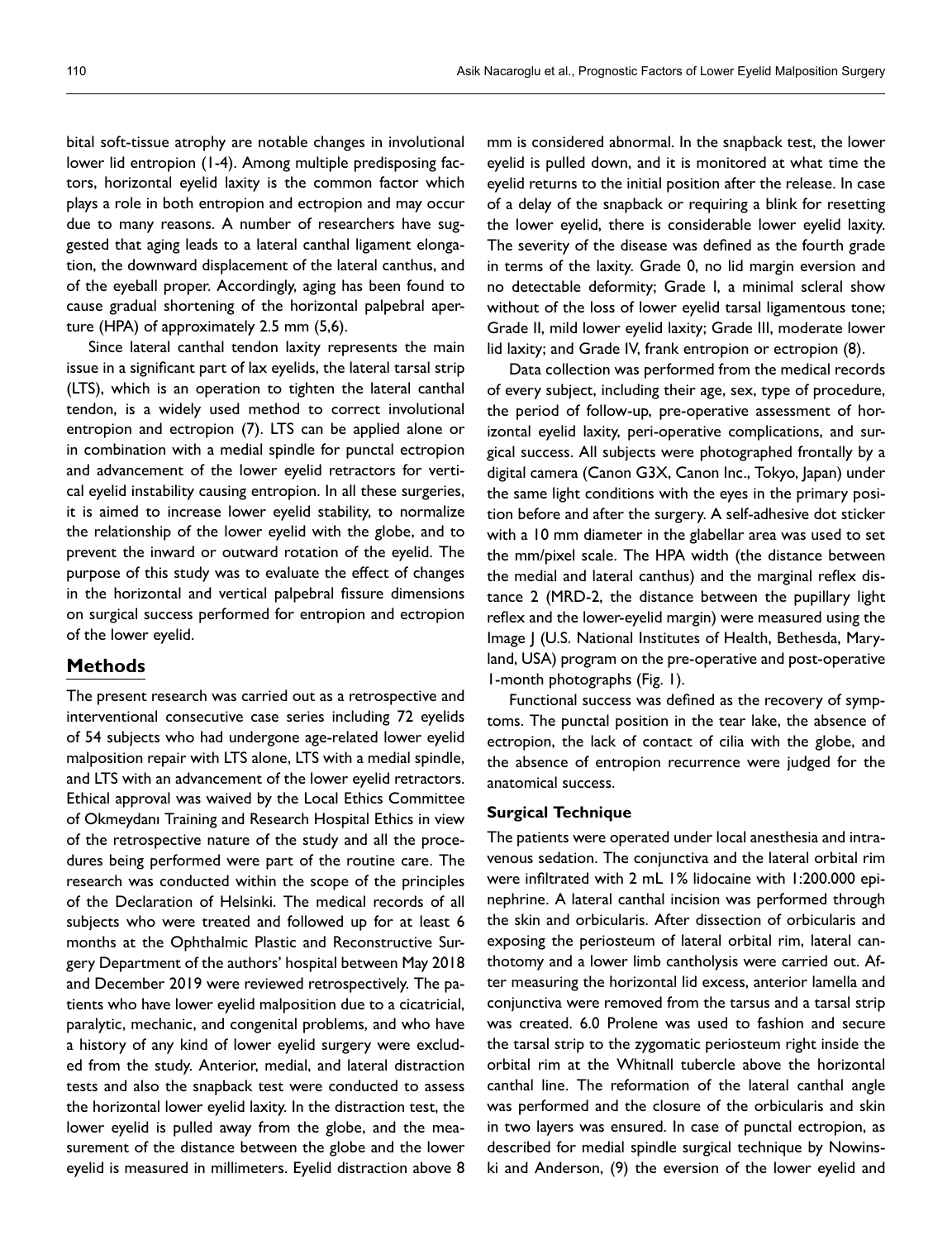

**Figure 1.** Photographs of pre-operative measurement of palpebral dimensions with Image | program after using a 10 mm diameter dot to set the mm/pixel scale, marginal reflex distance 2 (MRD-2) **(a)**, and Horizontal palpebral aperture (HPA) width measurement **(b)**. Photographs of post-operative measurement of MRD-2 **(c)** and HPA width measurement **(d)**. The red ellipses show the lengths of MRD-2 and HPA in millimeters.

the insertion of a lacrimal probe into the inferior canaliculus were made. The excision of a diamond shape of the conjunctiva and lower eyelid retractors located inferior to the lacrimal punctum was performed by Westcott scissors. Thus, the superior apex of the diamond was located just below the lacrimal ampulla. The closure of the incision was performed using 6.0 Vicryl, during which the retractors' cut edge was retracted in such a way that it was included on the same needle pass, involving the conjunctiva at the lower apex of the diamond. For severe entropion where LTS was not enough, advancement of lower eyelid retractors was added to the procedure. After local anesthesia, a horizontal skin incision was made at approximately 3–4 mm below the line of the lower eyelash. After the incision of the skin, the orbicularis muscle was dissected; the anterior surface of the eyelid retractors can be observed after the removal of septum and fat pads. The portion of the eyelid retractors attached to the tarsus was separated. The eyelid retractors were dissected from conjunctiva downward. The posterior of the lower eyelid retractor is created and advanced, and then is fixed to tarsus with three 6.0 Vicryl suture. The closure of the skin incision was performed using 6.0 Prolene suture.

#### **Statistical Analysis**

The Shapiro–Wilk test was employed to determine the distribution of the data. Categorical results were compared by Pearson's Chi-squared test (Exact 2- sided). Paired t-test was used for statistical evaluation at baseline and at 6 months mean MRD-2 and the HPA width. The Spearman rank correlation was used to evaluate the correlation between surgical success, changes in pre-operative and post-operative MRD-2 (ΔMRD-2), changes in pre-operative and post-operative HPA (ΔHPA) width, the age and the sex of the patient, diagnosis, severity of the disease, and type of the surgery. P<0.05 was considered statistically significant. The SPSS 17.0 program was used for all statistical analyses.

# **Results**

A total of 72 eyelids of 54 patients were included in the study. This cohort comprised of 45 males (83.3%) and 9 females (16.7%), 18 of whom underwent bilateral surgery. Of the 51 eyes with ectropion, LTS only was applied to 38 patients, and LTS with a medial spindle was applied to 13 patients. Of the 21 eyes with entropion, 20 patients underwent LTS with a lower lid retractor advancement, and one patient underwent LTS alone. No peri-operative or post-operative complication was observed. The demographics and clinical characteristics of the cases, type of surgery, and surgical success rate are shown in Table 1. The mean pre-operative MRD-2 was 6.99±1.91 mm, and the mean post-operative 1-month MRD-2 was 5.67±1.29 mm (p<0.01). A statistically significantly higher mean post-operative HPA width compared to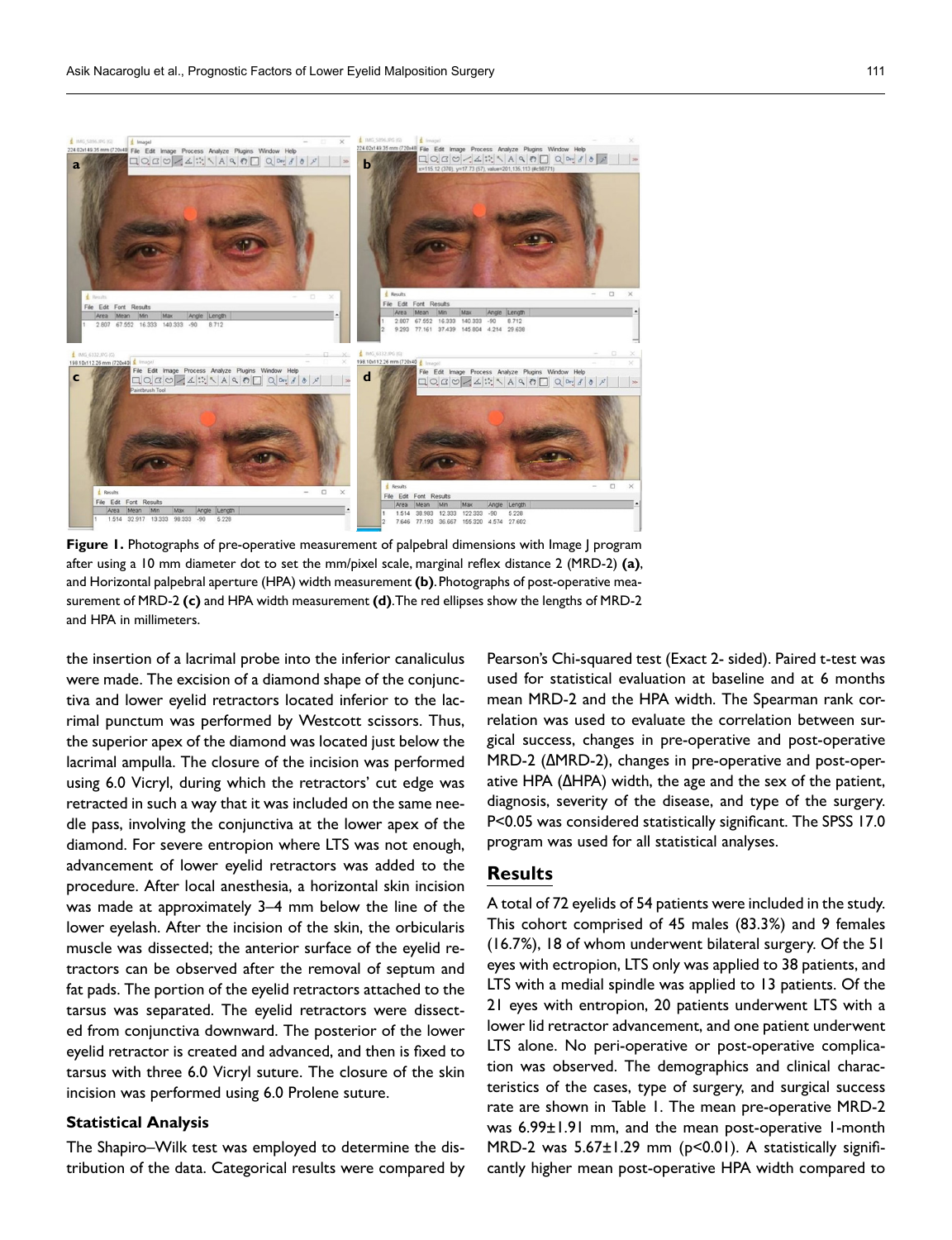|                           | <b>Involutional</b><br>ectropion | <b>Involutional</b><br>entropion |
|---------------------------|----------------------------------|----------------------------------|
|                           | $n = 48$                         | $n=18$                           |
| Age (mean±SD) year        | 71.81±9.79                       | 69.78±9.00                       |
| Gender                    |                                  |                                  |
| Male                      | 43 (65%)                         | 14 (7.6%)                        |
| Female                    | 5 (21.2%)                        | 4(6.2%)                          |
| Follow up (mean±SD) mo    | $11.29 \pm 3.50$                 | $12.16 \pm 2.50$                 |
| Severity of disease       |                                  |                                  |
| Grade 0                   | 16 (33.3%)                       | 0                                |
| Grade I                   | 15(31.3%)                        | 5 (27.8%)                        |
| Grade 2                   | 9 (18.8%)                        | 10 (55.6%)                       |
| Grade 3                   | 8 (16.7%)                        | 3(16.7%)                         |
| Type of surgery           |                                  |                                  |
| <b>LTS</b>                | 36(75%)                          | 1(5.6%)                          |
| LTS with a medial spindle | I2 (25%)                         | 0                                |
| LTS with LER advancement  | 0                                | 17 (94.4%)                       |
| <b>Functional success</b> | 46 (95.8%)                       | 18 (100%)                        |
| Anatomic success          | 46 (95.8%)                       | 18 (100%)                        |
| Overall success           | 44 (91.7%)                       | 18 (100%)                        |

**Table 1.** The demographics and clinical characteristics of patients

LTS: lateral tarsal strip; LER: lower eyelid retractor.

the mean pre-operative HPA width was found (27.27±2.28, 26.82±2.43, p<0.01, respectively) (Table 2). There was a mild correlation between surgical success and ΔMRD-2. No significant relationship was determined between surgical success and, ΔHPA width measurements in the eyes that underwent surgery, the subject's age or sex, diagnosis, the severity of the disease, and type of the surgery. On the other hand, there is a weak positive correlation between the severity of the disease and age, and a mild positive correlation between the severity of the disease, ΔHPA width measurements, diagnosis, and type of the surgery (Table 3). In addition, ΔMRD-2 was also found a significant predicting value of the surgical in logistic regression analysis (OR 7.17, 95 % CI, 1.15–44.69, p=0.035), (Table 4).

## **Discussion**

Various surgical methods have been described with variable success rates in the literature to address the involutional lower eyelid malposition (10-13). Although horizontal lower eyelid laxity is the crucial pathology to be addressed, combined surgery is inevitable in some cases for a successful outcome. Complete surgical success was found in subjects with entropion and ectropion, who had undergone the combination surgery in this study. On the contrary, a lower success rate (92.2%) was determined in subjects with ectropion who had undergone LTS alone. Anatomical recurrence was shown in two patients and functional recurrence was shown in the other two patients. This was comparable with other studies in which the functional and anatomic success rates were range between 87% and 100% (10-12).

Bosch et al. demonstrated that aging caused a gradual shortening of the horizontal eyelid fissure of approximately 2.5 mm. At the same time, a decrease of about 1.5 mm occurred in the distance from the lateral canthal angle to the anterior corneal surface (6). This caused horizontal lower eyelid laxity. Horizontal laxity and the disinsertion of the lid retractors may lead to general tarsal instability, which can cause entropion or ectropion (14,15). Treatment is generally planned to overcome the horizontal laxity. The LTS surgery represents a beneficial technique to correct ectropion or entropion with the aim of tensing the horizontal laxity (10,16,17). The above-mentioned procedure shortens the eyelid in the horizontal direction at the point of attachment of the lateral canthal ligament, the laxity of which represents the main pathological characteristic of the aging eyelid (10,16). In another study, the researchers stated that the midtarsal lower lid shortening procedure performed for entropion caused the iatrogenic phimosis of the palpebral fissure, but this was not observed in patients undergoing LTS (17). In the present study, it was evaluated how the HPA width was affected after LTS alone and combined surgery and found a statistically significantly longer post-operative mean palpebral horizontal aperture width in comparison with the mean pre-operative palpebral aperture width.

Thaller et al. (18) investigated the impacts of the direct closure of full-thickness eyelid margin defects under tension

| Mean                                                                                        | <b>Pre-onerative</b> | Post-onerative month 6 |  |
|---------------------------------------------------------------------------------------------|----------------------|------------------------|--|
| <b>Table 2.</b> Comparison of pre-operative and post-operative palpebral fissure dimensions |                      |                        |  |

| Mean                  | <b>Pre-operative</b> | Post-operative month 6 | Þ*        |
|-----------------------|----------------------|------------------------|-----------|
| $MRD-2$ (mm $\pm$ SD) | $7.13 \pm 1.98$      | $6.21 \pm 1.19$        | $< 0.01*$ |
| HPA width (mm±SD)     | $26.89 \pm 2.39$     | $27.35 \pm 2.41$       | $0.02*$   |

MRD-2: The pupillary light reflex and the lower-eyelid margin; HPA: Horizontal palpebral aperture; \*Paired sample t-test; P<0.05 statistically significant.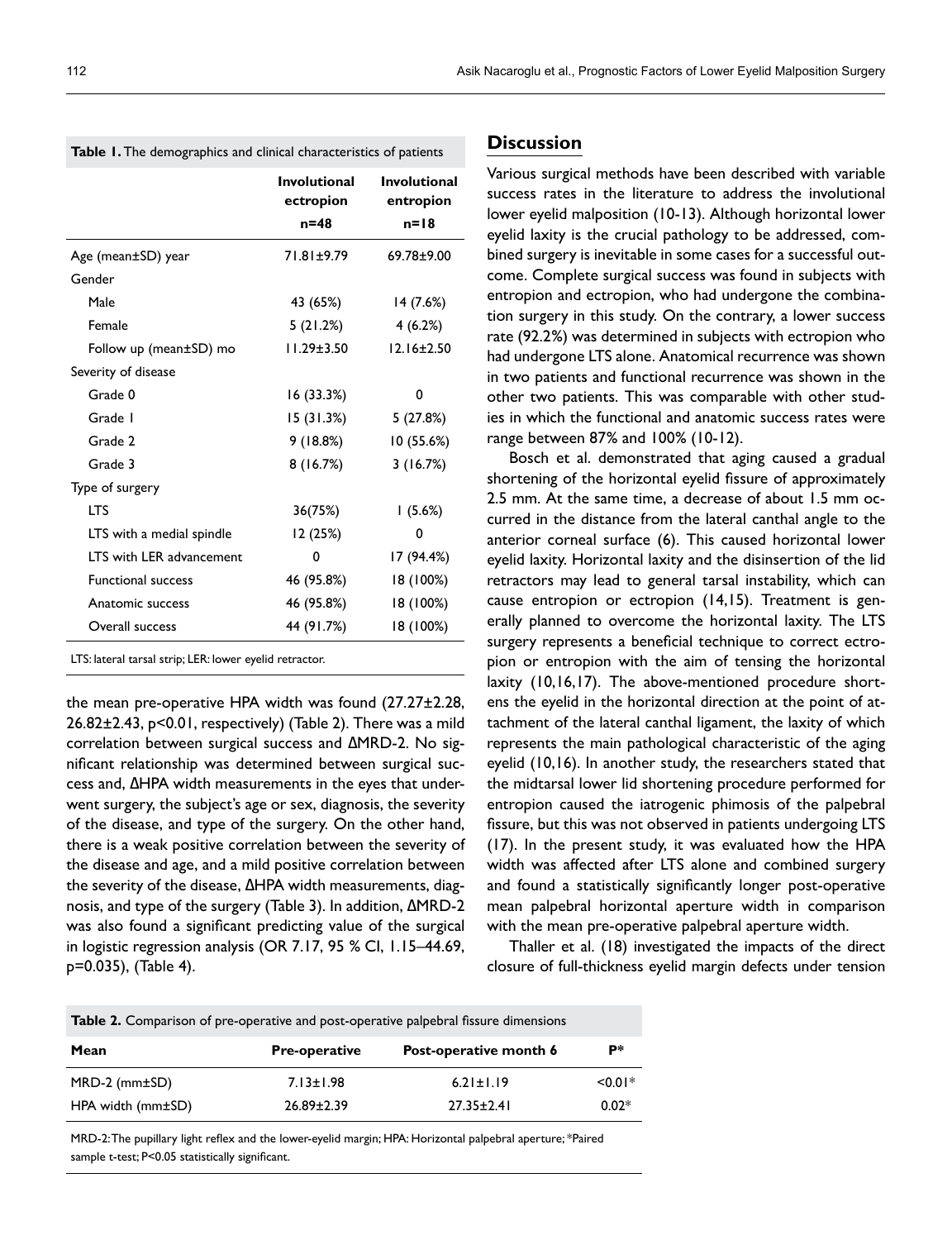|                         | Age     | Gender  | Severity of the disease | $\Delta$ MRD-2 |         | $\triangle$ HPA width Type of surgery | <b>Diagnosis</b> |
|-------------------------|---------|---------|-------------------------|----------------|---------|---------------------------------------|------------------|
| Surgical success        |         |         |                         |                |         |                                       |                  |
| 'n                      | $-0.08$ | 0.10    | $-0.03$                 | 0.24           | 0.14    | 0.20                                  | 0.15             |
| P*                      | 0.48    | 0.42    | 0.81                    | 0.10           | 0.33    | 0.10                                  | 0.21             |
| Severity of the disease |         |         |                         |                |         |                                       |                  |
| 'n                      | 0.29    | $-0.10$ |                         | 0.36           | 0.44    | 0.39                                  | 0.31             |
| P*                      | $0.01*$ | 0.38    |                         | $0.01*$        | $0.01*$ | $< 0.01*$                             | $< 0.01*$        |

**Table 3.** Correlations between variable factors and surgical outcome

MRD-2: The pupillary light reflex and the lower-eyelid margin, ΔMRD-2: Changes in pre-operative and post-operative MRD-2, ΔHPA: Changes in pre-operative and post-operative horizontal palpebral aperture, \*Spearman rank correlation, r: Correlation coefficient, P<0.05, statistically significant.

**Table 4.** Logistic regression analysis independent predictors of surgical outcomes

|                    | P*    | Exp(B) | 95% C.I.for EXP(B) |        |  |
|--------------------|-------|--------|--------------------|--------|--|
|                    |       |        | Lower              | Upper  |  |
| Age                | 0.723 | 1.040  | 0.836              | 1.295  |  |
| MRD-2              | 0.399 | 0.624  | 0.209              | 1.866  |  |
| HPA width          | 0.907 | 1.037  | 0.562              | 1.914  |  |
| $\triangle MRD-2$  | 0.068 | 5.842  | 0.878              | 38.888 |  |
| $\Delta$ HPA width | 0.276 | 2.290  | 0.516              | 10.165 |  |

MRD-2: The pupillary light reflex and the lower-eyelid marginm, HPA: Horizontal palpebral aperture, ΔMRD-

2: Changes in pre-operative and post-operative MRD-2, ΔHPA: Changes in pre-operative and post-operative

horizontal palpebral aperture, \*P<0.05 statistically significant.

on the palpebral aperture dimensions. They suggested that it was possible to resect a significant amount of lid tissue without considerable changes in the ultimate palpebral dimensions. They detected no difference in the HPA width measurements before and after surgery (18). In the present study, unlike the above-mentioned research, the horizontal eyelid shortening was performed for the horizontal laxity with LTS thereby anchoring the elongated lateral canthal ligament to the orbital-rim periosteum may lead to palpebral fissure lengthening. In contrary our results Georgescu et al. (13) showed a more dramatic lengthening in the HPA in the cases with lateral canthal resuspension when compared with LTS. Since they started to elevate lateral canthus to a higher position from Whitnall's tubercle. In a recent study, it was mentioned that aging could cause an increased distance from the pupil center to the lower eyelid in both males and females (6). The advancement of the lower eyelid retractor and/or medial spindle procedures can be combined with the LTS for the vertical laxity of the lower eyelid (10,11). Georgescu et al. (13) found that a mean decrease in MRD-2 was 0.86±0.1 mm in patients undergoing LTS. The mean decrease in MRD-2 was 1.31±1.56 mm in the present study. Decreasing the MRD-2 was slightly more effective in our study since we have done LTS as well as medial spindle or lower eyelid retractor advancement in severe cases. Therefore, the lower scleral show improved without the development of palpebral phimosis and tarsus instability was prevented by improving the contact of the lower eyelid with the globe. There was a positive correlation between surgical success and change of MRD-2 in our study. Lower eyelid contact with the eyeball may increase with decreased MRD-2. In addition, we found that the mean change of MRD-2 was a predictive factor of surgical success. The severity of the disease was also increased with age, entropion diagnosis, and ΔHPA width measurements in this study. We used Image J software to measure the biometric parameters of the eyelids quantitatively. Measuring the biometric parameters with a ruler has some limitations such as observer variables, need to sitting at the eye level of the patient, and standard illumination (19). Furthermore, it is not possible to accurately measure decimal values with millimeter ruler. Image J program is more objective than conventional method. Some other advantages of the using this program are that the digital images can be stored in computers and can be recalled and analyzed at follow-up visits (20).